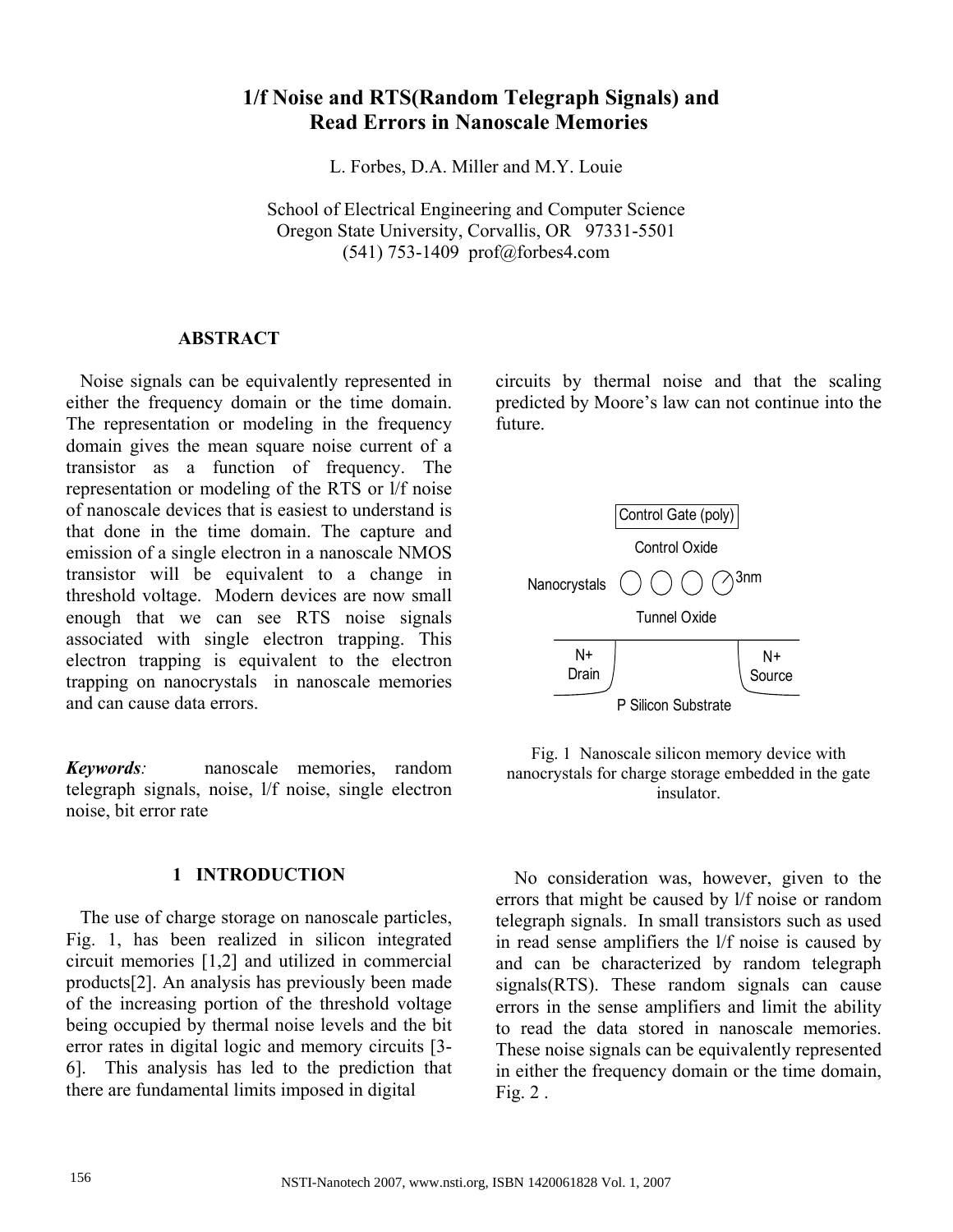#### **2 RTS ON NANOSCALE DEVICE**

 Fig. 2 illustrates the measured RTS noise in a submicron or nanoscale size MOSFET due to single electron and multiple electron traps.



(a) Single electron trapping in a nanoscale silicon transistor.



(b) Multiple electron trapping events in a nanoscale silicon transistor.

Fig. 2 Electron trapping in nanoscale transistors.

 Each of the changes or steps in the drain current of the transistor in Fig. 2 corresponds to the emission or capture of a single electron, The transistors are biased at a normal level of drain current employed in circuit applications and they are operated in the saturation region.



Fig. 3 l/f noise in the frequency domain resulting from a combination of many different single electron events with different time constants.

## **3 RTS IN READING DEVICE**

The mean square noise of the read transistor is

$$
I^{2} = KF \mu W (Vgs-Vt)^{2} / (2 L^{3} f)
$$
 (1)

where, KF is the l/f noise parameter, L the length and W the width of the transistor channel,  $\mu$  the mobility and (Vgs-Vt) the excess of gate voltage above threshold. The charge read error of a sense amplifer transistor, Fig. 4, can be expressed as

$$
\Delta I \Delta t = ((KF W \mu / 2 L3) (ln (fh / fl)) )^{1/2}
$$
  
(Vgs-Vt) $\Delta t$  (2)

where, fl and fh the low and high frequency bandwidth limits. ∆t is the read interval time of the signal at the sense amplifier. The charge signal due to the memory element or transistor with 3nm nanoscale storage sites can be given as

$$
\Delta Ids \Delta t = (q \mu (Vgs-Vt) / L^2) \Delta Nt \Delta t \qquad (3)
$$

The minimum number of stored electrons, ∆Nt, which can be sensed by the is then

$$
\Delta Nt = ((KF \mu W L / 2) (ln (fh/fl)) )^{1/2}
$$
  
/(q $\mu$ ) (4)

This is limited or increases with the magnitude of the l/f noise and as the lower bandwidth decreases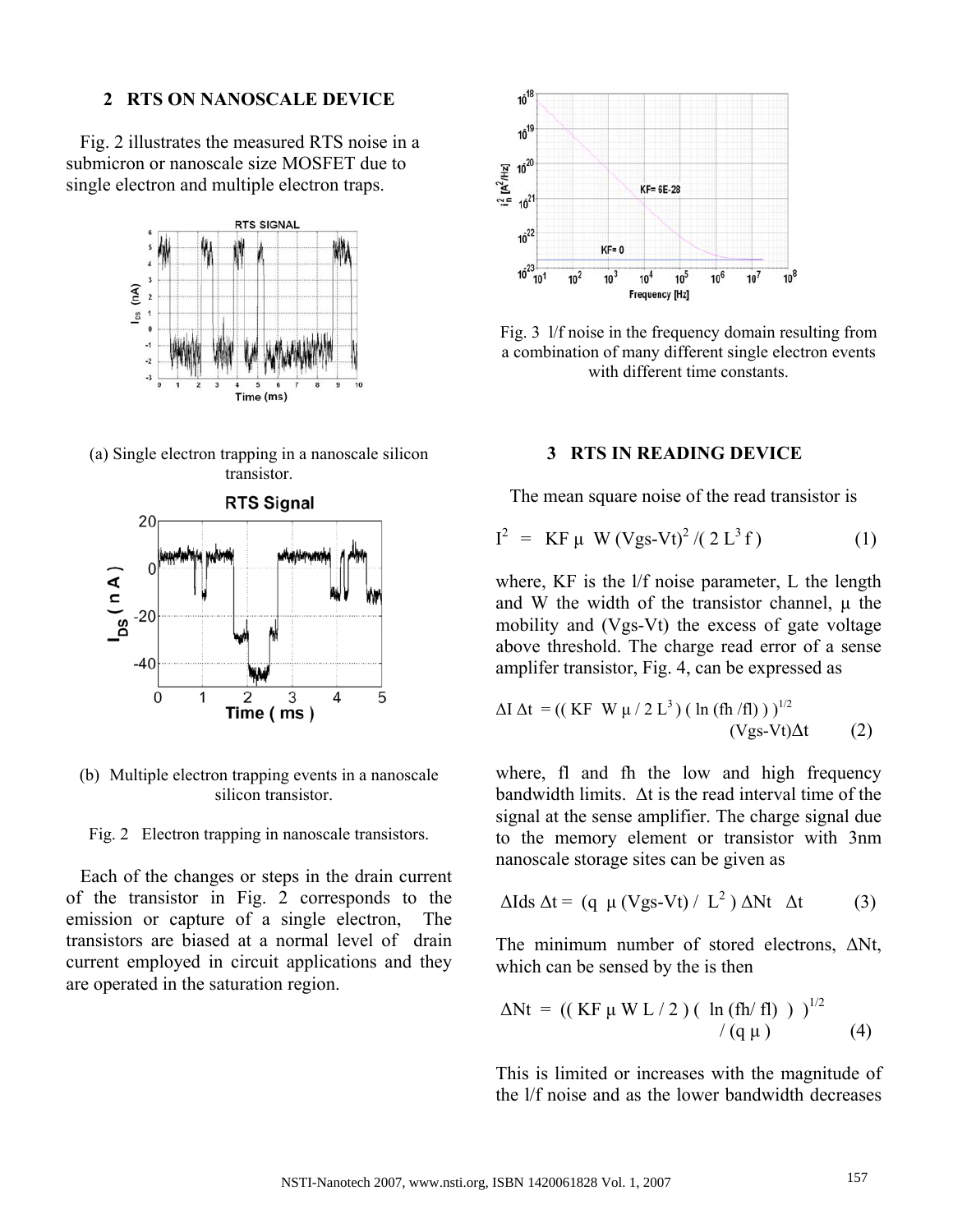or time differences between read signals increases. This is the minimum number of electrons in a single memory element which can be detected. If one electron is stored,  $\Delta Nt = 1$ , then the time until there is an error can be calculated as the time to failure,  $tf = 1/fl$ . For a single memory element or cell this can be a very long time.



Fig. 4 Nanoscale memory showing charge stored on nanocrystals and the trapping and emission of electrons from traps in the gate insulator.



Fig. 5 Calculated error rate in a nanoscale memory due to l/f noise or RTS noise.



## **4 BIT ERROR RATES**

 Practical memories, however, have a very large number of individual elements or bits, N, typically a gigabit, and require very low bit error rates. If the failure rate is constant,  $1/tf = fl$ , and there are N=lG bits then for a nanoscale memory the bit error rate will be around  $10^{-6}$  or there will be more than one bit error per year. This is higher than the desired rate of one per year. [4,6]

Fig. 6 For comparison the bit error rate calculated in nanoscale memories due to thermal noise.[4]

 As a matter of comparison Fig. 6 shows the calculated error rate in nanoscale memories due to thermal noise. [4] Both of these error rates have the same functional form and are comparable at and higher than one per year.